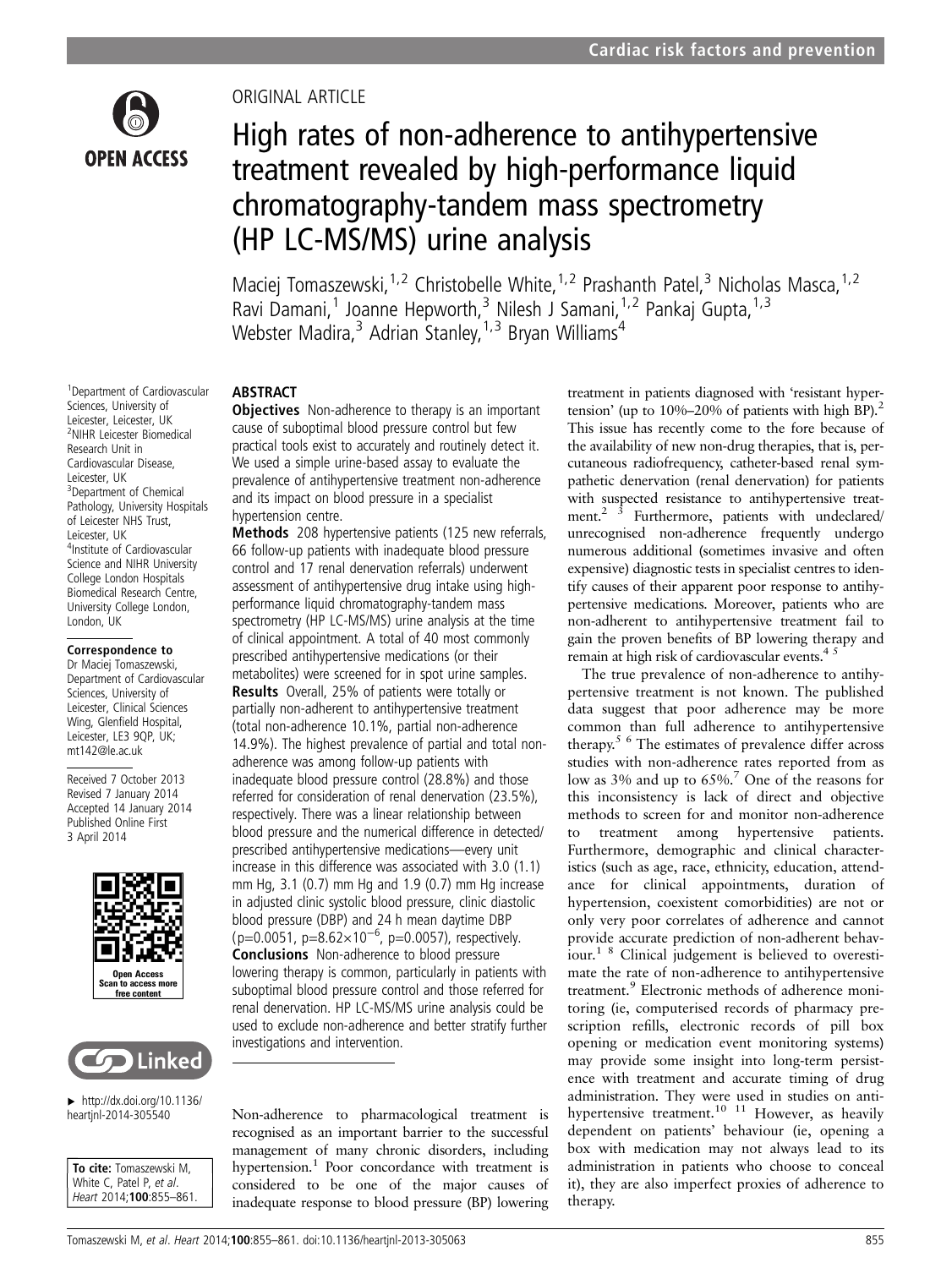Here we report the data from high-performance liquid chromatography-tandem mass spectrometry (HP LC-MS/MS) analysis of spot urine samples to detect a wide range of most commonly prescribed antihypertensive medications in >200 hypertensive patients attending a specialist clinical hypertension centre (Leicester, UK). Apart from patients whose response to clinic-prescribed BP lowering medications was suboptimal (suspected non-adherence), we also examined new referrals from primary care, as well as those referred for consideration of renal denervation.

# METHODS

# **Patients**

A total of 208 hypertensive patients who underwent HP LC-MS/MS biochemical screening for non-adherence to antihypertensive treatment at the Leicester BP centre between December 2011 and January 2013 were evaluated in this project. They were divided into three separate groups (A, B and C). A total of 125 individuals were new referrals from primary care (Group A). They were screened for non-adherence to antihypertensive therapy during their first appointment in the clinic. The only inclusion criterion of new patients in this project was a referral letter from primary care. Suboptimal BP control was one of the main but not the exclusive reason why patients from Group A were referred to the clinic. Group B consisted of 66 patients whose BP response to clinic-prescribed antihypertensive treatment was considered inadequate by a specialist in hypertension. All patients from Group B were under follow-up of the centre and prior to inclusion into the study they had been reviewed at least once in the clinic (on average five clinical appointments prior to screening). Included in Group C were 17 hypertensive patients formally referred to our centre for consideration of renal denervation. Their screening for adherence was a part of a thorough diagnostic work-up prior to consideration of this procedure. All patients in Group C had suboptimal BP response to treatment based on clinical assessment of the referring clinician. The patients referred for renal denervation were reviewed at least once in the clinic before test for therapeutic non-adherence (average number of previous appointments— 7).

Basic demographic information (ie, age, sex, ethnicity) were retrieved retrospectively from clinical files. Last seated clinic BP values, measured according to the National Institute of Clinical Excellence clinical guideline 127 using a validated semiautomatic device (A&D Digital BP Monitor UA-767PC, A&D Instruments) were recorded, prior to biochemical analysis of a spot urine sample. Information on clinic BP was available for 204 patients. Information on 24 h ambulatory mean daytime BP measured on the non-dominant arm (Spacelabs 90217A-1, Spacelabs Healthcare) was available for 147 patients.

# Urine analysis—HP LC-MS/MS

Spot urine samples for further biochemical testing were collected in the morning on the day of the clinical appointment. The samples were transferred from the clinic to the laboratory at room temperature and stored at -70°C until further analysis. Samples were prepared by solvent extraction and by dilution technique. The dilution technique was used to detect strongly polar drugs (such as lisinopril, nicorandil) that are difficult to extract. The samples were diluted in 1:10 in distilled water before HP LC-MS/MS. Weekly acidic, basic and neutral antihypertensive drugs (such as bisoprolol, diltiazem, amiloride) underwent solvent extraction. In the extraction process, 5 mL of urine was mixed with organic solvent for 10 min. It was then centrifuged at 3000 rpm for 5 min. The upper organic layer was

Table 1 Antihypertensive medications and/or their metabolites examined in urine by high-performance liquid chromatography-tandem mass spectrometry

| No | Antihypertensive medication (metabolites)              | Ion mode        |
|----|--------------------------------------------------------|-----------------|
| 1  | Enalapril (enalaprilat)                                | Positive        |
| 2  | Lisinopril                                             | Positive        |
| 3  | Perindopril (perindoprilat)                            | Positive        |
| 4  | Ramipril (ramiprilat)                                  | Positive        |
| 5  | Quinalapril (qunilaprilat)                             | Positive        |
| 6  | Trandolapril (trandolaprilat)                          | Positive        |
| 7  | Candesartan (desethylcandesartan)                      | Positive        |
| 8  | Irbesartan (hydroxyirbesartan)                         | Positive        |
| 9  | Valsartan (hydroxyvalsartan)                           | Positive        |
| 10 | Losartan (losartan acid)                               | Positive        |
| 11 | Telmisartan                                            | Positive        |
| 12 | Olmesartan                                             | Positive        |
| 13 | Atenolol                                               | Positive        |
| 14 | Metoprolol                                             | Positive        |
| 15 | Propranolol                                            | Positive        |
| 16 | Labetolol                                              | Positive        |
| 17 | <b>Bisoprolol</b>                                      | Positive        |
| 18 | Nebivolol (hydroxynebivolol)                           | Positive        |
| 19 | Amlodipine                                             | Positive        |
| 20 | Felodipine                                             | Positive        |
| 21 | Lercanidipine                                          | Positive        |
| 22 | Lacidipine                                             | Positive        |
| 23 | Nifedipine (hydroxynifedipinic acid, nifedipinic acid) | <b>Negative</b> |
| 24 | Diltiazem                                              | Positive        |
| 25 | Verapamil (norverapamil)                               | Positive        |
| 26 | Bendroflumethiazide                                    | Negative        |
| 27 | Hydrochlorothiazide                                    | Negative        |
| 28 | Indapamide                                             | Positive        |
| 29 | Furosemide                                             | Negative        |
| 30 | Chlorthalidone                                         | Positive        |
| 31 | <b>Bumetanide</b>                                      | Positive        |
| 32 | Eplerenone                                             | Positive        |
| 33 | Spironolactone (canrenone)                             | Positive        |
| 34 | Amiloride                                              | Positive        |
| 35 | Hydralazine                                            | Positive        |
| 36 | Doxazosin (hydroxydoxazosin)                           | Positive        |
| 37 | Prazosin                                               | Positive        |
| 38 | Moxonidine (dehydromoxonidine)                         | Positive        |
| 39 | Aliskiren                                              | Positive        |
| 40 | Methyldopa                                             | Positive        |

Ion mode—depending on their chemical structure (positively or negatively charged ions), antihypertensive medications or their metabolites were detected by positive or negative ion mode scanning of the spectrometer, respectively.

evaporated under nitrogen at 40°C and reconstituted in 1 mL of 5% methanol prior to HP LC-MS/MS. Screening for lacidipine and nebivolol required a prior hydrolysis step (5 mL of urine incubated with 200  $\mu$ L of β glucuronidase for 2 h at 60°C) before further analysis.

HP LC-MS/MS was performed using an Agilent Technologies 1290 series High Pressure Liquid Chromatograph interfaced with an Agilent Technologies 6460 Triple Quad Mass Spectrometer fitted with a Jetstream electrospray (ESI) source. The nebuliser gas temperature was set at 350°C with a flow of 5 L/min and a pressure of 45 psi. The sheath gas temperature was set at 250°C and a flow of 11 L/min. The HP LC system was operated in gradient mode using 0.1% acetic acid in water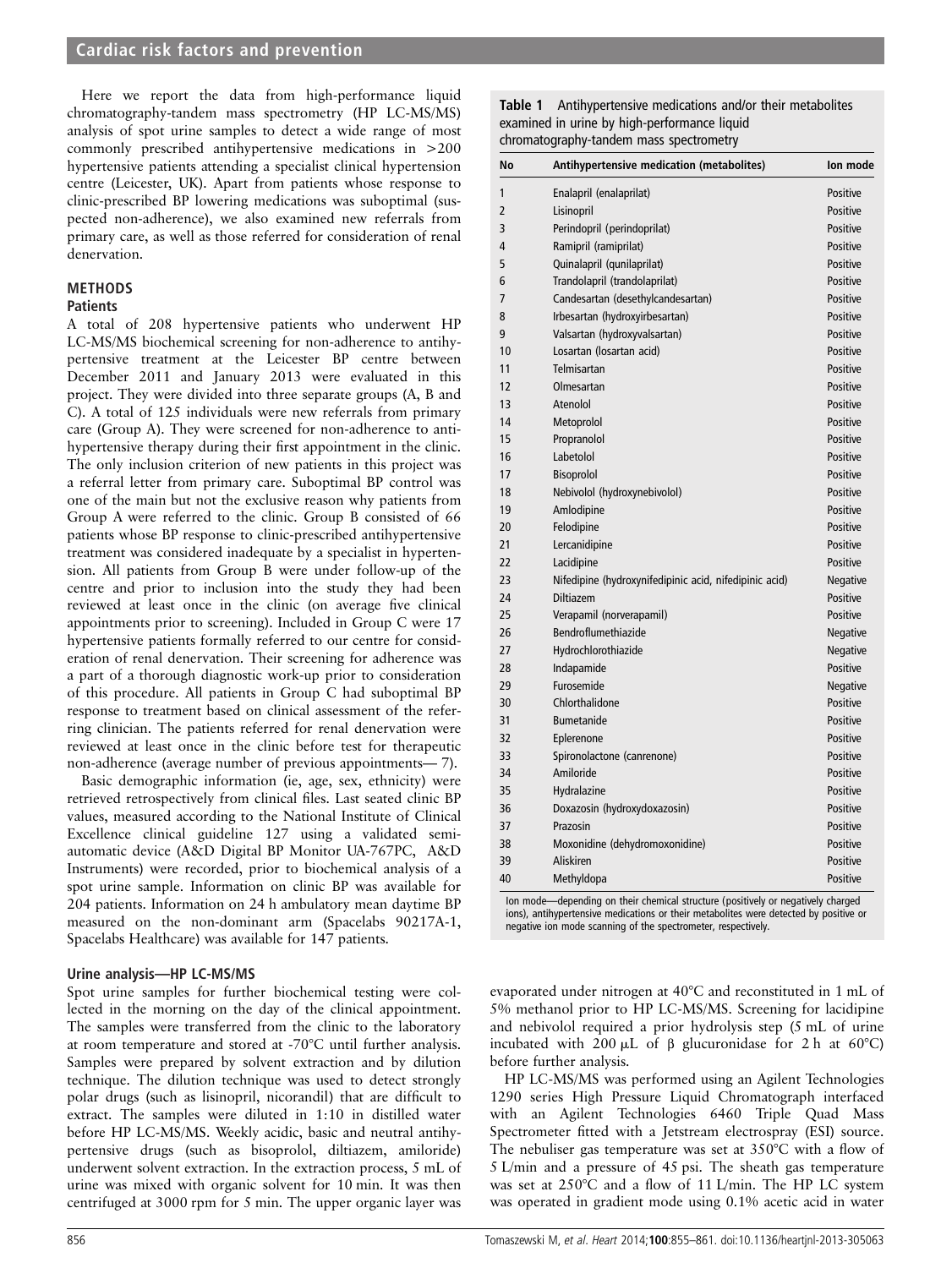|  |  |  |  | Table 2 General demographic and clinical characteristics of hypertensive patients |  |  |  |
|--|--|--|--|-----------------------------------------------------------------------------------|--|--|--|
|--|--|--|--|-----------------------------------------------------------------------------------|--|--|--|

| - -                                    |                 |                          |                 |                |
|----------------------------------------|-----------------|--------------------------|-----------------|----------------|
| Phenotype                              | All             | <b>Group A</b>           | Group B         | Group C        |
| n                                      | 208             | 125                      | 66              | 17             |
| Age (years)                            | $56.7 \pm 16.0$ | $55.5 \pm 17.8$          | $57.4 \pm 13.4$ | $62.7 + 8.4$   |
| Sex (M/F)                              | 93/115          | 57/68                    | 28/38           | 8/9            |
| BMI ( $\text{kg/m}^2$ )*               | $31.5 \pm 6.8$  | $31.4 \pm 7.2$           | $31.6 \pm 6.3$  | $31.9 \pm 6.0$ |
| White European ethnicity               | 151(72.6)       | 93 (74.4)                | 44 (66.7)       | 14 (82.4)      |
| Clinical appointments before screening | $5(3-7)$ t      | $\overline{\phantom{0}}$ | $5(2-10)$       | $7(4-13)$      |
| Clinic SBP (mm $Hq$ ) $\ddagger$       | $163 \pm 24.5$  | $160 \pm 24.5$           | $168 \pm 24.3$  | $168 + 22.1$   |
| Clinic DBP (mm Hg)‡                    | $92 \pm 16.3$   | 90±15.1                  | $95 \pm 18.8$   | $94 \pm 13.3$  |
| 24 h daytime SBP (mm Hg) §             | $154 \pm 20.1$  | $151 \pm 19.7$           | $160 + 19.5$    | $160 \pm 21.0$ |
| 24 h daytime DBP (mm Hg)§              | $87 + 13.4$     | $86 \pm 13.3$            | $91 \pm 13.4$   | $89 + 13.5$    |

Group A—new referrals, Group B—follow-up patients with inadequate blood pressure control, Group C—patients referred for renal denervation.

\*Body mass index (BMI)—data available for 185 patients.

†Average values for Groups B and C only, data are counts (number of individuals, sex) or counts and percentages (white European ethnicity), means and SDs (age, BMI, clinic blood pressures, 24 h daytime blood pressures) or median and 25%–75% quartiles (clinical appointments before screening).

‡Clinic systolic blood pressure (SBP) and diastolic blood pressure (DBP)—data available for 204 patients.

§24 h daytime SBP and DBP—data available for 147 patients.

for mobile phase A and 0.1% acetic acid in methanol for mobile phase B. The initial conditions of 5% B/ 95% A were held for 2 min and then ramped to 60% B at 6 min and further 100% B at 9 min. The gradient was held at 100% B for 1 min and then returned to 5% B at 11 min to re-equilibrate. The total run time was 12 min per sample. An Agilent technologies Zorbax Eclipse Plus C18 2.1×50 mm column was used for the HP LC separation.

The mass spectrometer was operated in targeted multiple reaction monitoring mode and each urine sample was analysed twice, first, in positive ion mode for drugs and metabolites listed in category 'Positive' in table 1 and then in negative ion mode for those listed under 'Negative' in table 1. A total of 40 antihypertensive medications or their metabolites were screened for in urine (table 1).

Total non-adherence to antihypertensive treatment was defined as complete absence of any prescribed antihypertensive medications (or their metabolites where appropriate) in a spot urine sample on screening. Patients whose urine analysis confirmed the presence of fewer medications than prescribed were classified as partially non-adherent.

The project was approved by the University Hospitals of Leicester as an audit project (audit registration number: 5944). Prior to screening, the patients were advised that their urine sample would be assayed for presence of BP lowering drugs. As a part of clinical care, the results of biochemical screening for non-adherence to antihypertensive treatment were reported to the patients (usually during their next appointment in the clinic) and information on the results from HP LC-MS/MS urine-based analysis was included in the clinical letter to patients' general practitioners.

# Statistical analysis

Data are presented as counts/percentages, medians with 25%–75% IQR or means and SDs.

Analysis of association between BP and non-adherence to antihypertensive treatment was conducted using multiple linear regression models with BP as dependent quantitative variable and age, sex, ethnicity, clinical category (new referrals, follow-up patients, referrals for renal denervation) and therapeutic non-adherence (categorised into binary phenotype) as independent parameters.

Further analyses of association between BP and quantitative measures of non-adherence to treatment were carried out using multiple linear regression models with BP as dependent quantitative variable and age, sex, ethnicity, clinical category (new referrals, follow-up patients, referrals for renal denervation) and either the numerical difference or the ratio of detected/prescribed antihypertensive medications as independent parameters included in the regression models.

All analyses were conducted in STATA package.

# RESULTS

The clinical characteristics of hypertensive patients are shown in table 2.

Overall, 25% patients were totally or partially non-adherent to antihypertensive treatment (total non-adherence 10.1%, partial non-adherence 14.9%) (table 3). The average number of antihypertensive drugs detected on screening (median 2 (25%–75% IQR: 1–3)) was lower than the number of drugs prescribed and screened for (median 3 (25%–75% IQR: 2–4)) (table 3). Across the three groups of patients, the highest percentage of total nonadherence with antihypertensive treatment was among those referred for renal denervation—almost one in four patients from this group had none of the prescribed medications detected in urine, that is, complete non-adherence (table 3). The prevalence of complete non-adherence among new referrals to the clinic (Group A) and follow-up patients (Group B) were lower at 8.8% and 9.1% (table 2). However, their overall non-adherence

| <b>Table 3</b> Non-adherence to antihypertensive treatment among |  |
|------------------------------------------------------------------|--|
| hypertensive patients                                            |  |

| . .                                                                                                                    |           |                |                |          |  |
|------------------------------------------------------------------------------------------------------------------------|-----------|----------------|----------------|----------|--|
| <b>Measure of non-adherence</b>                                                                                        | All       | <b>Group A</b> | <b>Group B</b> | Group C  |  |
| N                                                                                                                      | 208       | 125            | 66             | 17       |  |
| Average number of screened<br>medications                                                                              | $3(2-4)$  | $3(1-4)$       | $4(3-5)$       | $3(2-5)$ |  |
| Average number of medications $2(1-3)$<br>detected                                                                     |           | $2(1-3)$       | $3(1-4)$       | $2(1-3)$ |  |
| Complete non-adherence                                                                                                 | 21(10.1)  | 11(8.8)        | 6(9.1)         | 4(23.5)  |  |
| Partial non-adherence                                                                                                  | 31 (14.9) | 12(9.6)        | 19 (28.8)      |          |  |
| Any non-adherence                                                                                                      | 52 (25.0) | 23 (18.4)      | 25 (37.9)      | 4(23.5)  |  |
| <b>Prime in the second in the second in the second in the second in the second in the second in the second in the </b> |           |                |                |          |  |

Data are counts and percentages or medians and 25%-75% IQR (in brackets).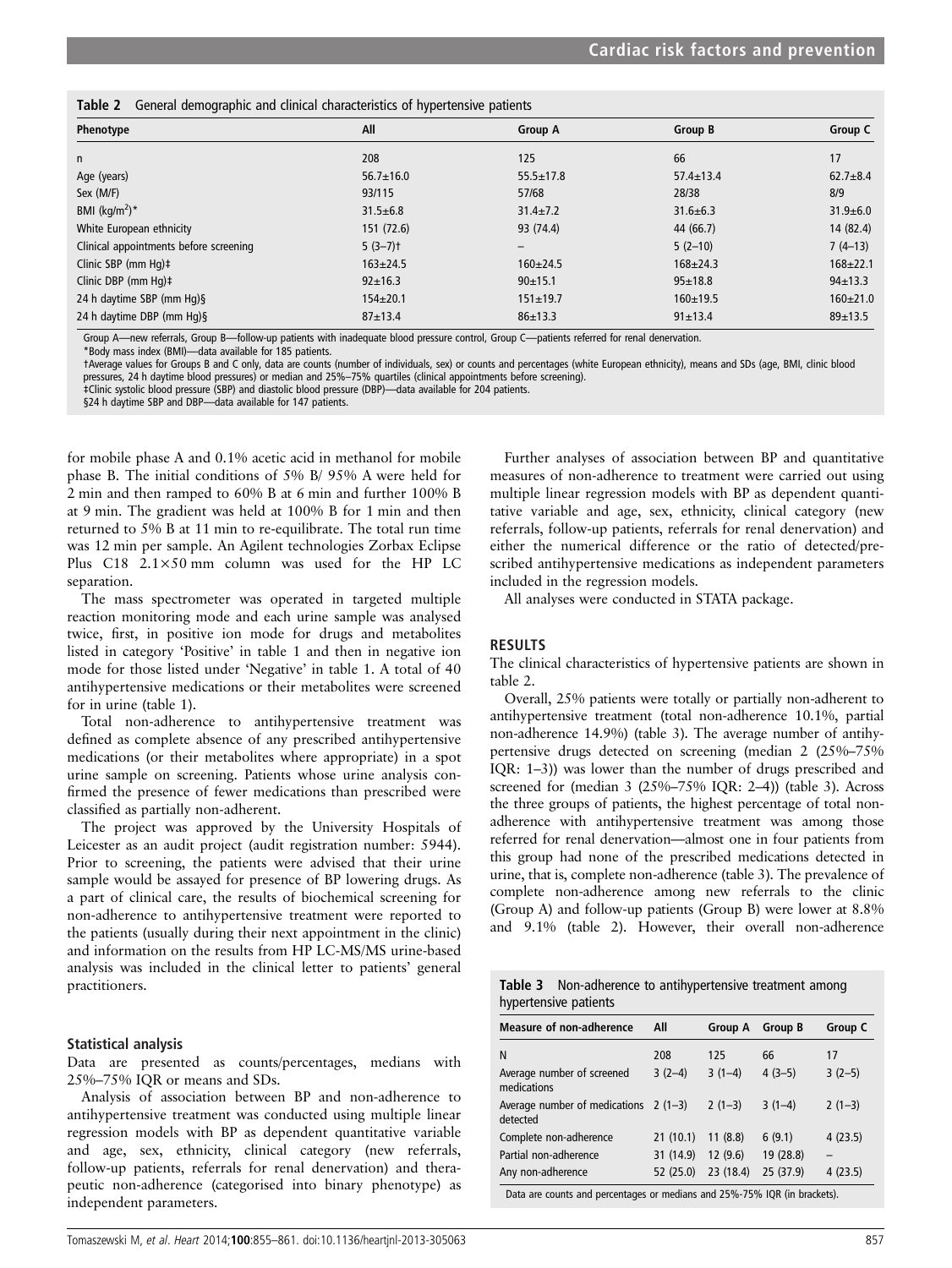| Table 4<br>Association between blood pressures and non-adherence to antihypertensive treatment among hypertensive patients |                |                  |                       |            |          |            |                      |  |
|----------------------------------------------------------------------------------------------------------------------------|----------------|------------------|-----------------------|------------|----------|------------|----------------------|--|
| <b>Blood pressure</b>                                                                                                      | Adherent       | Any non-adherent | Complete non-adherent | Beta (SE)* | p Value* | Beta (SE)+ | p Valuet             |  |
| Clinic SBP‡                                                                                                                | $161 \pm 24.0$ | $170+24.7$       | $177 + 28.5$          | $-9(3.7)$  | 0.0209   | $-18(5.4)$ | 0.0010               |  |
| Clinic DBP‡                                                                                                                | 90±14.4        | $100+19.1$       | $107 \pm 18.3$        | $-9(2,4)$  | 0.0003   | $-16(3.5)$ | $1.0 \times 10^{-5}$ |  |
| 24 h daytime SBP§                                                                                                          | $152 + 19.8$   | $159+21.1$       | $165 + 17.3$          | $-6(4.2)$  | 0.1814   | $-14(5.5)$ | 0.0146               |  |
| 24 h daytime DBP§                                                                                                          | $86 \pm 13.1$  | $94 \pm 13.0$    | $100+9.8$             | $-6(2.6)$  | 0.0286   | $-11(3.2)$ | 0.0006               |  |

\*Difference between adherence and any non-adherence (both partial and complete) after adjustment for age, sex, ethnicity and clinical category.

†Difference between adherence and complete non-adherence after adjustment for age, sex, ethnicity and clinical category.

‡Systolic blood pressure (SBP) and diastolic blood pressure (DBP)—information available for 152 adherent, 52 any non-adherent and 21 completely non-adherent patients.

§24 h daytime SBP and DBP—information available for 121 adherent, 26 any non-adherent and 15 completely non-adherent patients, data in columns 2-4 are means and SDs of absolute blood pressure values recorded by clinic measurements and 24 h ambulatory blood pressure monitoring. Beta—β-coefficient, p value—level of statistical significance; all from adjusted linear regression models with blood pressure as dependent quantitative variable and age, sex, ethnicity and clinical category (new referrals, follow-up patients, referrals for renal denervation) as well as non-adherence to antihypertensive treatment as independent parameters included in the model.

(complete and partial non-adherence) was calculated at 18.4% and 37.9% (Groups A and B, respectively).

After adjustment for age, sex, ethnicity and clinical category (new referrals, follow-up patients, referrals for renal denervation), clinic systolic blood pressure (SBP) and diastolic blood pressure (DBP) as well as 24 h mean daytime DBP were higher in non-adherent (either partially or completely) than fully adherent patients (table 4). These differences were even more striking when contrasting fully adherent against totally nonadherent patients (table 4). There was a linear relationship between BP and both the numerical difference and the ratio in detected/prescribed medications—those with difference = 0 and ratio = 1 (all medications taken and detected) had the lowest clinic SBP, clinic DBP and 24 h mean daytime DBP (figure 1). As a general trend, DBP showed a stronger association with nonadherence to antihypertensive medications than SBP (table 4, figure 1 and figure 2).

# **DISCUSSION**

Our results revealed that one in four hypertensive patients attending a specialist hypertension centre were partially or totally non-adherent to pharmacological BP lowering therapy on qualitative HP LC-MS/MS urine analysis. We also show that biochemically confirmed non-adherent hypertensive patients have higher BP (in particular DBP) than those who adhere to treatment. Furthermore, the data clearly demonstrate an association between the degree of non-adherence to antihypertensive treatment and clinic as well as 24 h daytime DBP values—the higher the numerical difference (or lower the ratio) between biochemically detected and prescribed medications, the higher the BP. Finally, we showed that almost one in four patients referred for renal denervation was completely non-adherent to prescribed BP lowering treatment.

Our study is one of the first to systematically use a robust detection method to report the prevalence of non-adherence to antihypertensive therapy among all new referrals to the specialist hypertension centre. Almost one in four of these patients showed some degree of non-adherence and one in 10 were completely non-adherent to BP lowering therapy. A majority of these patients in any secondary/tertiary care centre would routinely undergo many additional tests and procedures in search of the explanation for their apparent unresponsiveness to standard therapy prescribed by primary care. Our data suggest that in 20% of such patients, these investigations (along with follow-up appointments and exposure to unnecessary additional treatment) could be potentially avoided if HP LC-MS/MS urine analysis was used as a routine screening for non-adherence.

Based on a similar methodology, a recently published survey of 76 hypertensive patients with treatment resistance referred from primary care to an out-patient nephrology centre showed higher ( $\approx$ 50%) rate of non-adherence to BP lowering therapy.<sup>12</sup> This difference may be explained by the different inclusion criteria between both studies. Indeed, Jung et  $al<sup>12</sup>$  screened only patients with resistant hypertension while a majority of patients included in this study were consecutive, unselected referrals from primary care (Group A). The data from our investigation are based on a larger and clinically more diverse sample of hypertensive patients with a wider range of reasons for referral to the clinic. This better reflects the true clinical spectrum of patient population in a specialist hypertension centre. We should also note the apparent difference in the average number of prescribed antihypertensive medications between Jung et al and our study (five vs three). The higher number of BP lowering agents may also explain (at least to some extent) the higher rate of non-adherence in the study by Jung et al given that complex regime of prescribed medications is a recognised risk factor of non-adherent behaviour.<sup>13</sup>

To the best of our knowledge, we are the first to report the rate of non-adherence to antihypertensive treatment among patients referred for renal denervation. What is striking about our findings in this group is their average rate of complete nonadherence. Although non-adherence is a recognised cause of resistant hypertension, $2$  the rates of true non-adherence to antihypertensive therapy were either not reported or reported suboptimally in clinical trials on this group of patients.14–<sup>16</sup> The data collected in our audit suggest that as many as one in four patients referred for renal denervation would not have qualified for the procedure according to existing guidance on its use which excludes non-adherence to therapy.<sup>17 18</sup> Of course, it could be argued that renal denervation could be the ideal treatment for persistently non-adherent patients given their lack of acceptance for regular administration of antihypertensive pills. However, at present we would not recommend that renal denervation is offered to non-adherent hypertensive patients. First, currently there is no evidence for the clinical benefits of this intervention in therapeutically non-adherent patients. Second, the existing data suggest that renal denervation may reduce the number of antihypertensive medications but unlikely to cure hypertension completely and as such may not be attractive enough option for patients who choose not to take any BP lowering medications (ie, all non-adherent patients in our renal denervation group). Third, in a substantial proportion of patients, non-adherence may be driven by fear of and/or certain beliefs around potential side effects of treatment. While stopping unwanted/unacceptable BP lowering medication is usually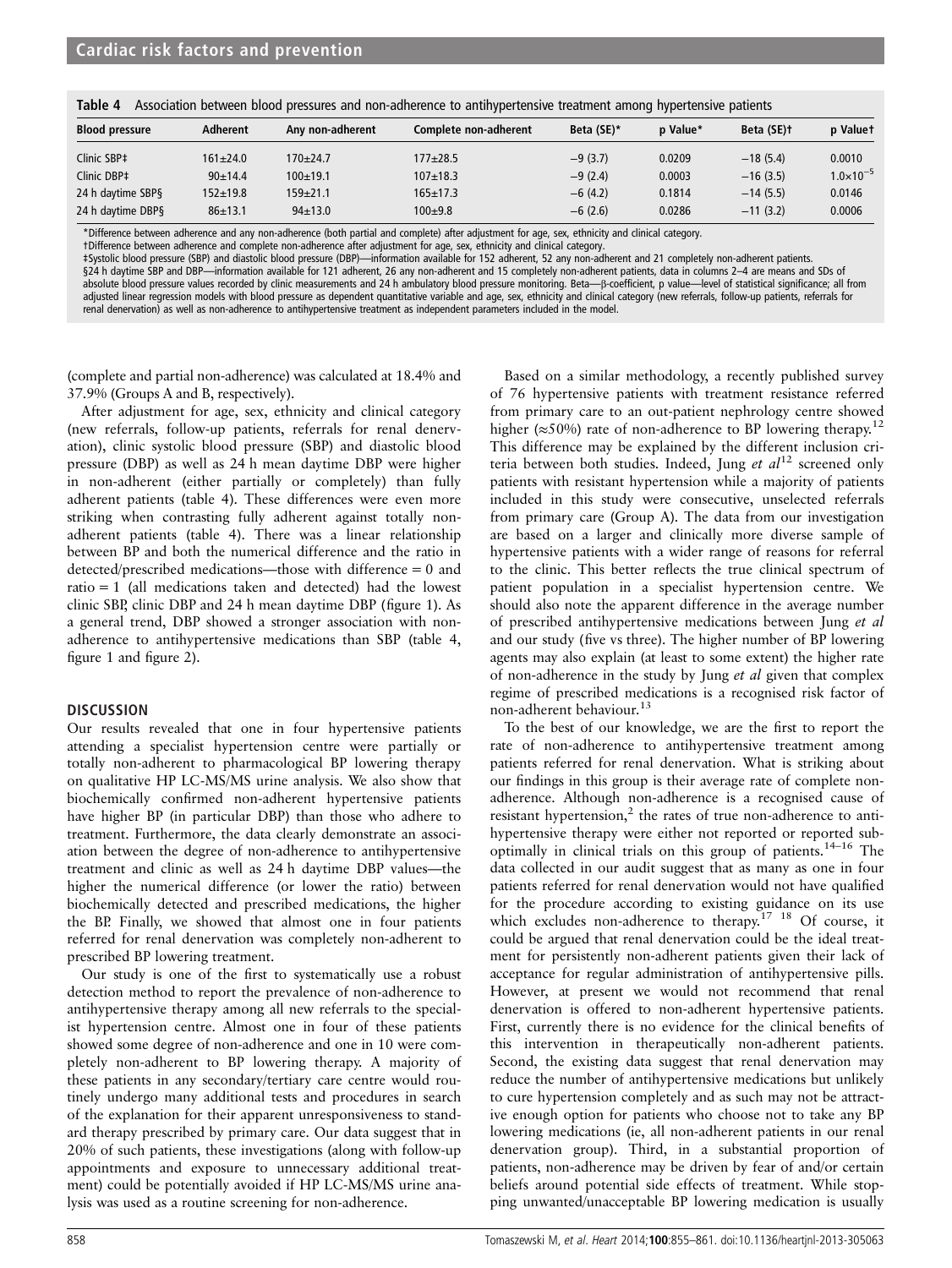Figure 1 Association between blood pressures and the numerical difference between detected and prescribed antihypertensive medications in all hypertensive patients. Point data are absolute blood pressure values recorded on either clinic or 24 h ambulatory monitoring, p value adjusted (for age, sex, ethnicity and clinical category (new referrals, follow-up patients, referrals for renal denervation)) level of statistical significance for every unit change in blood pressure per unit change in the difference between detected and prescribed antihypertensive medications.

Figure 2 Association between blood pressures and the numerical ratio of detected and prescribed antihypertensive medications in all hypertensive patients. Point data are absolute blood pressure values recorded on either clinic or 24 h ambulatory monitoring, p value adjusted (for age, sex, ethnicity and clinical category (new referrals, follow-up patients, referrals for renal denervation)) level of statistical significance for every unit change in blood pressure per unit change in the ratio of detected and prescribed antihypertensive medications.

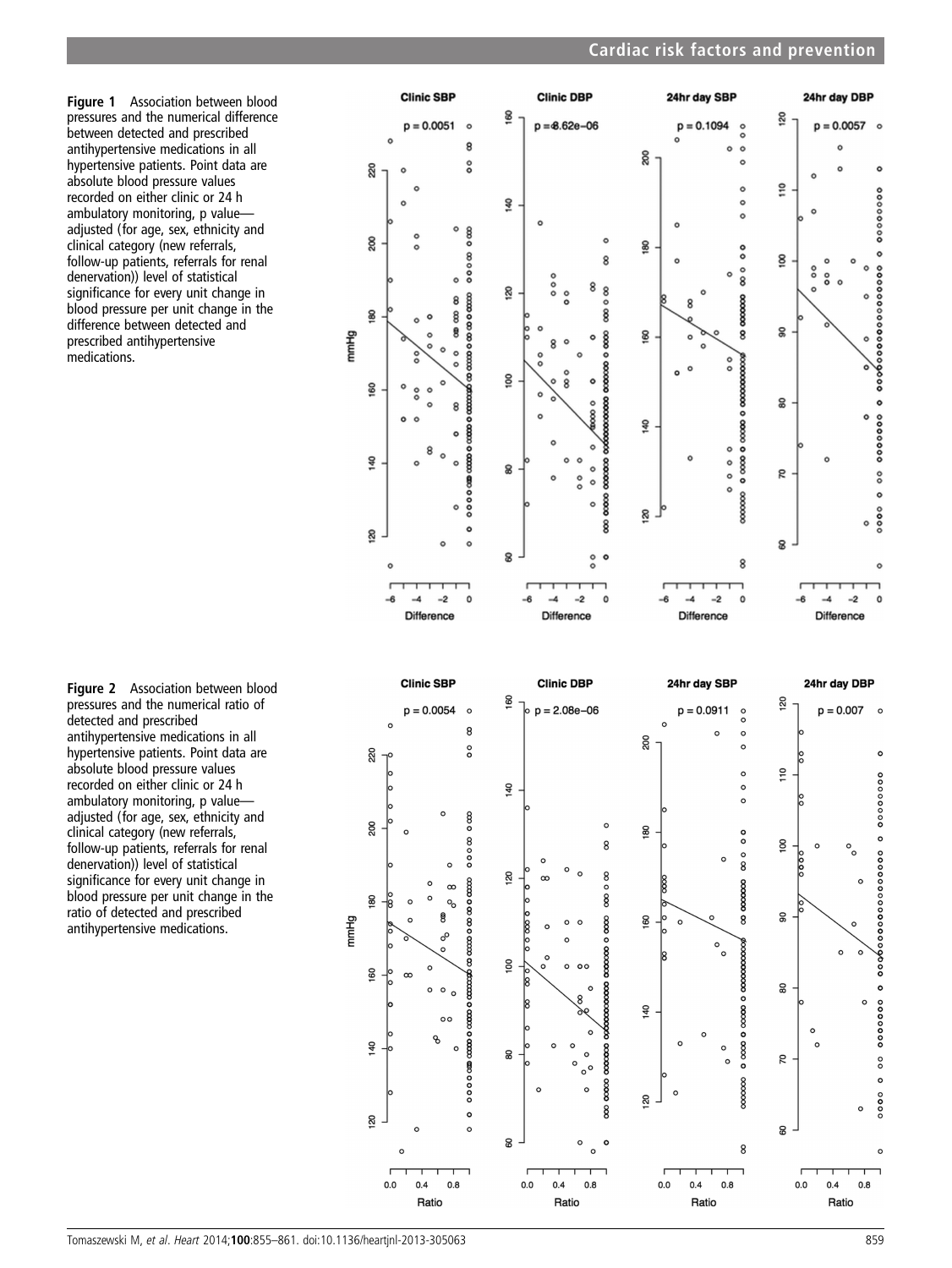sufficient to eliminate these perceptions, renal denervation while generally safe is irreversible. Therefore, it may be difficult to convince such non-adherent patients and/or their managing clinicians to consider this mode of treatment.

Our study has several limitations. First, information on 24 h ambulatory BP lowering was not available for approximately 25% of included patients. The lower number of observations (and thus lower power to detect association) probably explains somewhat the weaker relationship between non-adherence to treatment and 24 h daytime BP values when compared with clinic BP measurements. Second, the group of patients referred for renal denervation was small. We also acknowledge several imperfections of the method used as a screening of adherence to treatment; that is, a single spot urine analysis may not fully account for periodicity (both personal and seasonal)<sup>7</sup> of nonadherence to treatment. Furthermore, intuitively, one might expect some patients to better adhere to treatment on the day of clinic attendance (the so-called 'tooth brush effect'<sup>19</sup>), given that poor BP control in clinic is likely to prompt further investigation and/or treatment escalation. Thus, the spot urine assay may underestimate chronic or intermittent non-adherence. However, this limitation applies to the majority of currently used adherence tests conducted in the clinic prior to appointments. Repeated urine tests could provide a better insight into patients' adherence to antihypertensive therapy. We also recognise the unavailability of indirect measures of adherence to antihypertensive treatment in this project. Further studies on utility and cost effectiveness of HP LC-MS/MS urine analysis should be conducted against indirect measures of adherence to inform future health policies and clinical practice. Finally, this analysis was conducted as an audit of adherence and we acknowledge the risks of potential bias from unmeasured confounders in an observational study.

However, biochemical screening for adherence to antihypertensive treatment using a spot urine sample has several major advantages. First, it is a completely non-invasive procedure that can be conducted by a healthcare assistant prior to routine clinical appointments. Unlike many other previously used methods of screening, the HP LC-MS/MS analysis provides a clear 'Yes/No' answer to a question on presence/absence of antihypertensive medications based on direct measurement of urine. Although the costs of HP LC-MS/MS analyser are not trivial ( $\approx$ £150 000), many major clinical centres have access to such technology, a single urine test is relatively inexpensive (approximately  $£30$ ) and the results can be provided quickly as sample processing takes about 3 h. Moreover, the frozen samples are stable when stored prior to biochemical analysis. Finally, HP LC-MS/MS is a recognised method with good to excellent sensitivity and specificity to detect many pharmacological agents in urine.20–<sup>22</sup>

# CONCLUSIONS

In summary, our data provide a unique insight into the prevalence of non-adherence to antihypertensive treatment using an objective and direct detection of BP lowering medications in urine by HP LC-MS/MS. We show that a significant proportion of patients in a specialist centre show at least some degree of treatment non-adherence and that their BP levels correlate well with the degree on non-adherence. Finally, within the constraints of a small sample size, we show for the first time alarmingly high levels of complete biochemical non-adherence to treatment among patients referred for renal denervation. Future large multi-centre studies will be needed to provide estimates of direct biochemical non-adherence to treatment in other populations and evaluate the cost effectiveness of this screening

method in the context of overall expenditure for management of resistant hypertension. Further investigations should also examine if discussing the results of HPLC-MS/MS-based screening with patients has a potential to improve their adherence to antihypertensive treatment and, ultimately, BP control.

# Key messages

# What is already known on this subject?

Non-adherence to antihypertensive treatment is a recognised cause of poor blood pressure control and 'pseudo-resistant' hypertension.

# What this study adds?

Our data show that approximately one in four patients in a specialist hypertension clinic is at least partially non-adherent to blood pressure lowering treatment. We are the first to report the high prevalence of directly measured non-adherence to antihypertensive treatment in a group of patients referred for renal denervation.

# How might this impact on clinical practice?

Screening for non-adherence to antihypertensive treatment by high-performance liquid chromatography-tandem mass spectrometry-based urine analysis is a simple, non-invasive diagnostic test with a potential to better stratify patients prior to treatment escalations and expensive and irreversible procedures such as renal denervation.

Contributors All authors of the paper fulfil the criteria of authorship. Conception and design of the study: MT, PP, NJS, WM, AS, BW. Analysis and interpretation of data: MT, CW, PP, NM, RD, JH, PG, AS, BW. Drafting the manuscript: MT, BW. Critical revision of manuscript for intellectual content: CW, PP, NM, RD, JH, NJS, PG, WM, AS. Final approval of the manuscript: MT, CW, PP, NM, RD, JH, NJS, PG, WM, AS, BW.

Competing interests MT is supported by British Heart Foundation. BW is a National Institute for Health Research Senior Investigator and his research is supported by the National Institute for Health Research University College London Hospitals Biomedical Research Centre. NJS holds a Chair funded by British Heart Foundation and is a National Institute for Health Research Senior Investigator. CW, NM and NJS are supported by the National Institute for Health Research Leicester Cardiovascular Biomedical Research Unit and this work is part of the portfolio of research undertaken by the Unit.

Provenance and peer review Not commissioned; externally peer reviewed.

Open Access This is an Open Access article distributed in accordance with the Creative Commons Attribution Non Commercial (CC BY-NC 3.0) license, which permits others to distribute, remix, adapt, build upon this work non-commercially, and license their derivative works on different terms, provided the original work is properly cited and the use is non-commercial. See: [http://creativecommons.org/](http://creativecommons.org/licenses/by-nc/3.0/) [licenses/by-nc/3.0/](http://creativecommons.org/licenses/by-nc/3.0/)

# REFERENCES

- 1 Steiner JF. Rethinking adherence. Ann Intern Med 2012;157:580-5.
- 2 Myat A, Redwood SR, Qureshi AC, et al. Resistant hypertension. BMJ 2012;345: e7473.
- 3 Myat A, Redwood SR, Qureshi AC, et al. Renal sympathetic denervation therapy for resistant hypertension: a contemporary synopsis and future implications. Circ Cardiovasc Interv 2013;6:184–97.
- 4 Perreault S, Yu AY, Côté R, et al. Adherence to antihypertensive agents after ischemic stroke and risk of cardiovascular outcomes. Neurology 2012;79:2037–43.
- 5 Corrao G, Parodi A, Nicotra F, et al. Better compliance to antihypertensive medications reduces cardiovascular risk. J Hypertens 2011;29:610–18.
- Mazzaglia G, Ambrosioni E, Alacqua M, et al. Adherence to antihypertensive medications and cardiovascular morbidity among newly diagnosed hypertensive patients. Circulation 2009;120:1598–605.